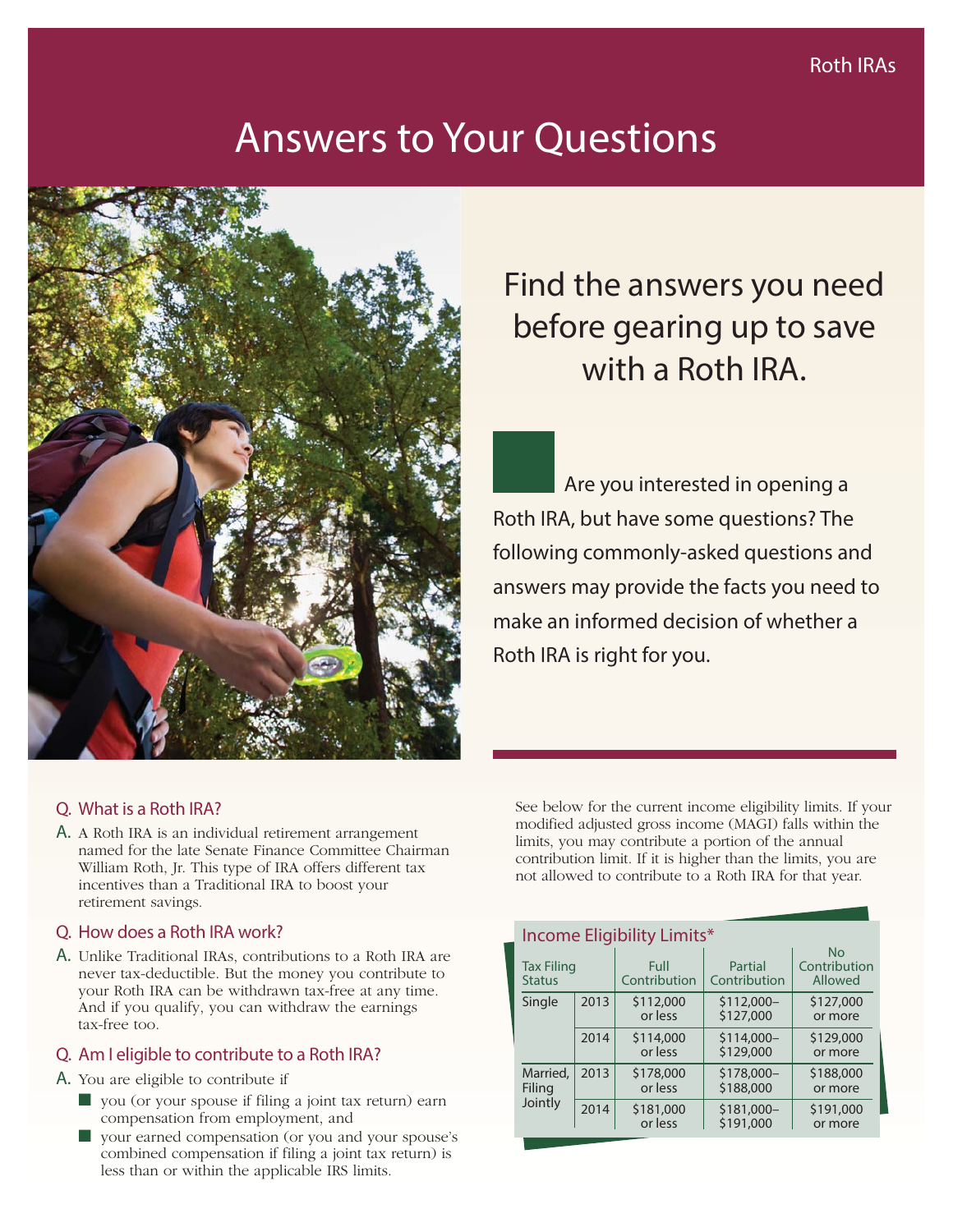#### Q. What is the annual contribution limit?

- A. The annual contribution limit is the lesser of
	- \$5,500 for 2013 and for 2014<sup>\*</sup> (\$6,500 if you are age 50 or older), or
	- 100 percent of your annual compensation.

#### Q. What is the deadline for making Roth IRA contributions each year?

A. You have until the due date for filing your federal income tax return for the year to contribute to your IRA. For most individuals, this is April 15.

#### Q. Am I eligible for a tax credit for my Roth IRA contribution?

- A. If your income falls within certain limits, you may qualify for the saver's tax credit of up to \$1,000. In addition, you must
	- be at least 18 years of age at the close of the taxable year,
	- not be eligible to be claimed as a dependent by another taxpayer, and
	- not be a full-time student.

You may want to consult your tax advisor to find out if you are eligible for this credit.

#### Q. Can I own and contribute to more than one Roth IRA?

A. Yes. If you sign one Roth IRA plan agreement and make subsequent contributions under that same agreement, only one Roth IRA exists. If you sign more than one plan agreement for a Roth IRA, then you would own multiple Roth IRAs and can make contributions to each one. But the annual contribution limit applies to all of your IRAs as one; you must aggregate all of your IRA contributions for the year and stay within the applicable limit.

#### Q. Can I own and contribute to both a Traditional and Roth IRA?

A. Yes. You can contribute to both types of IRAs for the same year. But the total of the contributions that you make to both types of IRAs for the same year cannot exceed your annual contribution limit.

#### Q. Can I still contribute to a Roth IRA if I participate in an employer-sponsored retirement plan?

A. Yes. Your participation in an employer-sponsored retirement plan will not affect your eligibility to contribute to a Roth IRA (assuming compensation requirements are met).

#### Q. Will contributing to my Roth IRA affect the amount that I can contribute to my employer-sponsored retirement plan?

A. No. The amount you contribute to your employersponsored retirement plan will not be affected by your Roth IRA.

## Q. Can other retirement plan assets be deposited into a Roth IRA?

A. Eligible assets from qualified retirement plans, 403(b) plans, and governmental 457(b) plans can be rolled over to Roth IRAs. Traditional IRA and savings incentive match plan for employees of small employers (SIMPLE) IRA assets also can be moved to Roth IRAs. These types of transactions generally are taxable to you.

### Q. Can I move my Roth IRA assets into a retirement plan or a Traditional IRA?

A. No. Movement of Roth IRA assets to qualified retirement plans, 403(b) plans, or governmental 457(b) plans is not allowed. Under certain circumstances, Roth IRA assets can be recharacterized to Traditional IRAs or SIMPLE IRAs.

#### Q. Can I move money from one Roth IRA to another Roth IRA that I own?

A. Yes. A transfer or rollover between your Roth IRAs is always tax-free and can be done regardless of your income.

### Q. Can I move money from my Traditional IRA to a Roth IRA?

A. Yes. Moving of Traditional IRA assets into a Roth IRA is called a conversion, which generally is a taxable transaction. Any deductible (pretax) portion of your Traditional IRA that enters a Roth IRA must be included with your taxable income on your federal income tax return for the year the conversion takes place. You also need to complete and attach IRS Form 8606, *Nondeductible IRAs*, to your income tax return. Note that if the conversion is completed properly, you do not have to pay an early distribution penalty tax, even if you are under age 59½.

#### Q. Can I deposit the required minimum distribution I took from my Traditional IRA or retirement plan into my Roth IRA?

A. No. Required minimum distribution (RMD) amounts are not eligible to be rolled over or converted to a Roth IRA.

#### Q. When can I access my Roth IRA money?

A. Unlike most other retirement plans, you always have access to the money in your Roth IRA. You may be subject to tax and penalty, however, depending on the type of assets you withdraw and when you withdraw them.

You can withdraw regular Roth IRA contributions tax-free at any time. Distributions are treated as first being attributable to your regular contributions until all of your regular contributions have been removed.

After that, the next portion to come out would be conversion or rollover amounts, which may be subject to penalty tax if they are distributed within five years of being converted or rolled over. Finally, earnings are the last to come out and also are subject to tax and penalty if taken out too early.

<sup>\*</sup>These limits are subject to annual cost-of-living adjustments.